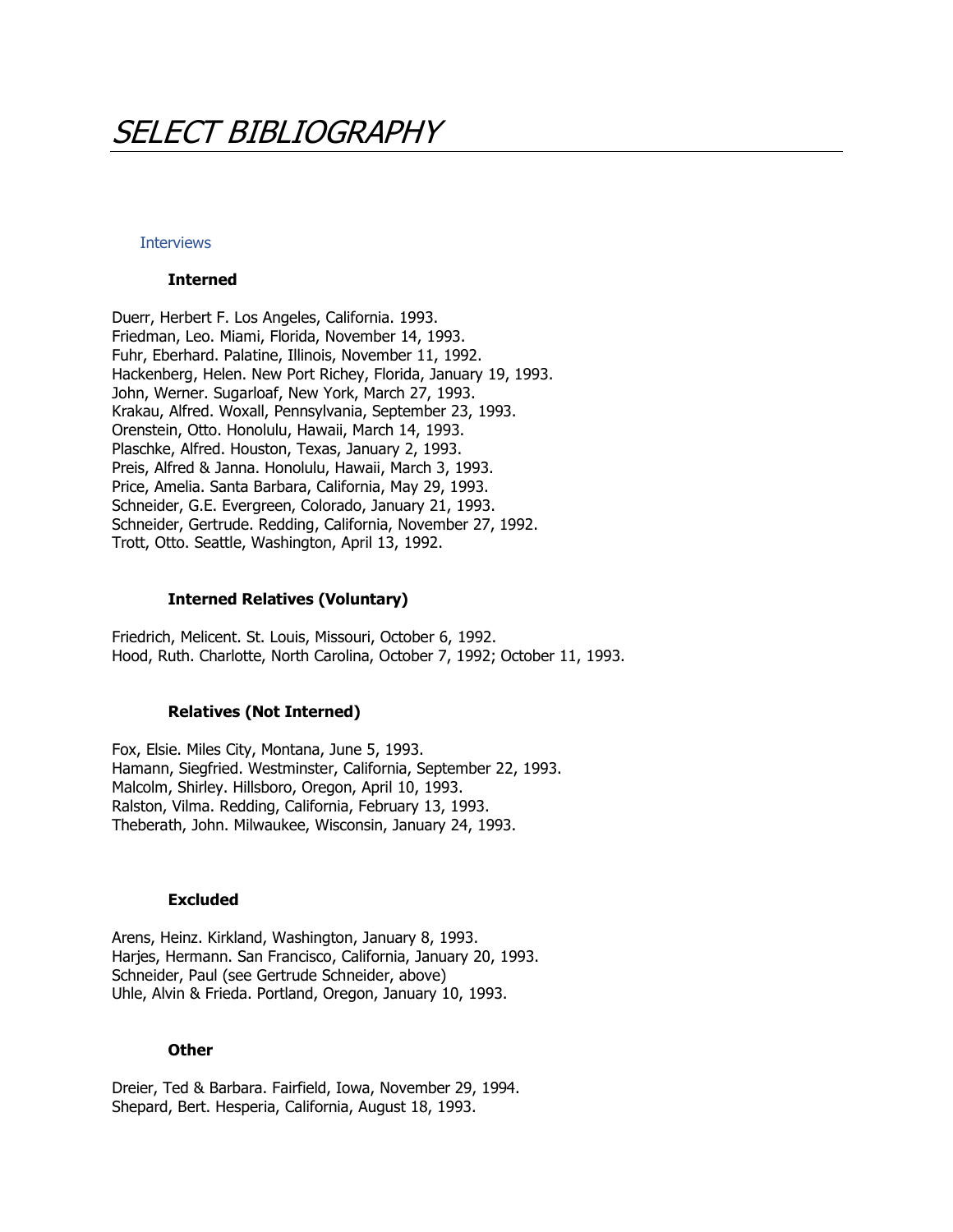## **Letters**

De Gaston, Paul and Cleona (courtesy of Gloria De Gaston Boone, Reston, Virginia) Mross, Heinrich and Helene (courtesy of Hank Lindemann; translations by Kay LeBahn)

# **National Archives (NA)**

O'Rourke, Joseph L. Historical Narrative of the Crystal City Internment Camp. A Report to W.F. Kelly, Asst. Comm. For Alien Control. INS Crystal City Internment Camp, RG 85, 101/161. Record Group (RG) 59, Records of the Department of State:

Decimal File, 1940–44

Special War Problems Division, Subject Files, 1939–54

RG 60, Records of the Department of Justice:

Name Index

RG 85, Records of the Immigration and Naturalization Service: Internment Camp Case Files

RG 107, Records of the Office of the Secretary of War

RG 338, Records of the Army Commands

RG 389, Records of the Office of the Provost Marshal General

# Other Archives

Chester Fritz Library, Univ. of North Dakota (Grand Forks) FBI Headquarters (FBIHQ) Franklin D. Roosevelt Library (FDRL) Harry S Truman Library (HSTL) Library of Congress (LOC) North Dakota Heritage Center (Bismarck) North Dakota State University Archives (Fargo)

## Miscellaneous FBI Files

FBI 62-57955 (Neutrality Laws Unit).

\_\_\_\_\_ 65-7267-573, in FBI 100-23349.

- FBI CD 100-2, sers. 3947, 3897, 3963.
	- \_\_\_\_\_ 100-2, Sec. 186, ser. 3901.
- $\frac{100-2-60}{.}$
- $\frac{100-2-51}{500}$ , sers. 67, 70.
- $-100 2 4014.$
- FBI 190-HQ-1027998 (Internal Security Section).
- FBI. History of the Bureau during the War. 'Summary of Investigative Activities of the FBI Under the Voorhis Act,' 66-1723-Sub 1, Sec 7, Part I (ser 24, Part I); Sec 5, Part I (ser 20, Part I).

\_\_\_\_\_. 'The Program of the FBI to Advise the American People of its Jurisdiction and Activities During the National Emergency that Began...June 1, 1939,' 66-1723-Sub 2, Sec 8 (sers. 28 + 35 x 2), Sub 1, Sec. 5, Part I (ser. 20, Part I), 'The Origin, Development and Achievement of the German Counterespionage Program of the FBI (Prior to Dec. 7, 1941).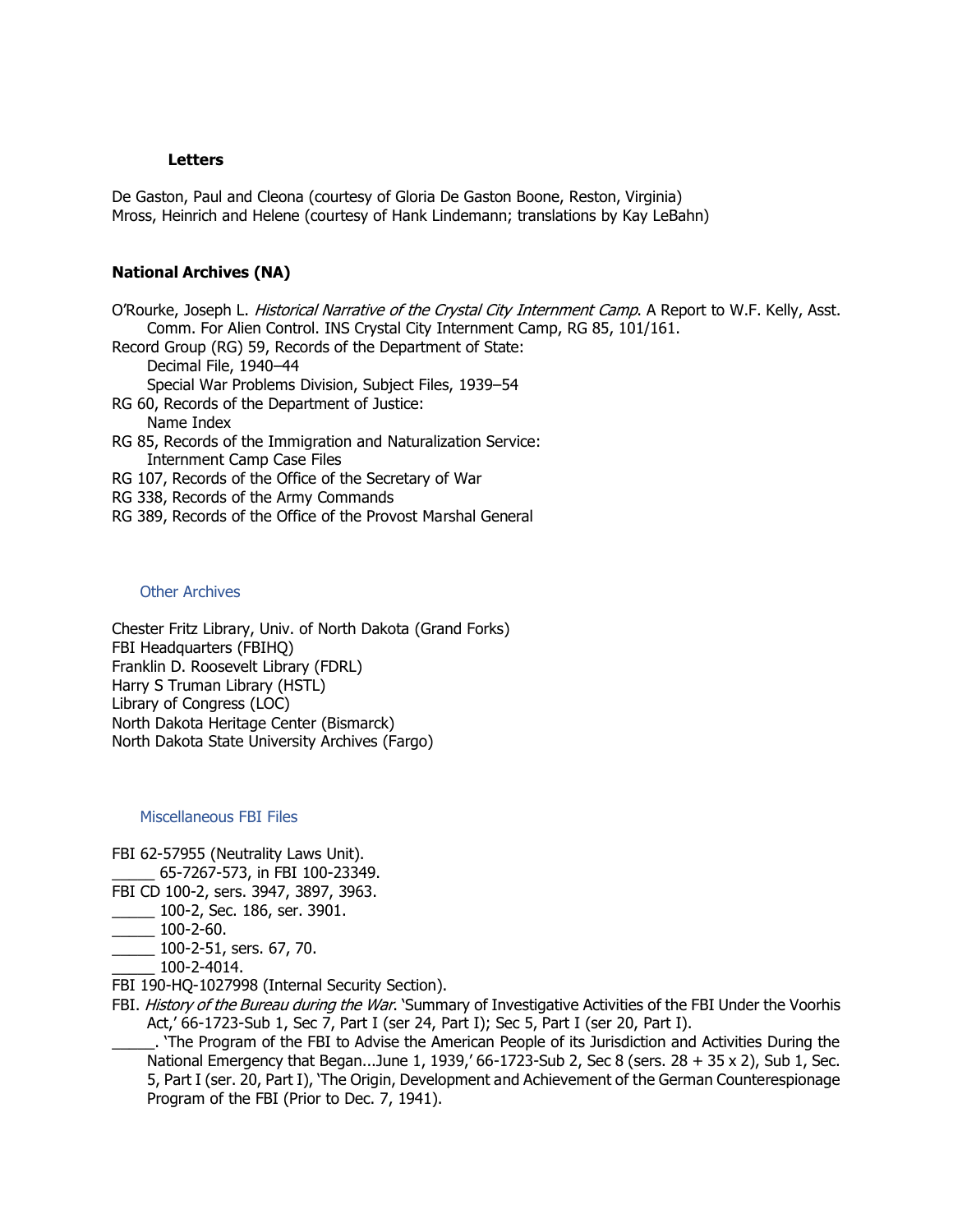\_\_\_\_\_. 'Wartime Activities of the FBI: Repatriation Program: American, German, Italian, Japanese, Latin American,' 66-1723-Sub 1, Sec. 10 (sers. 42–43, 46–47).

FBI. 'Totalitarian Activities: Guatemala ... Today.' July 1944, 814.00/8-944, Box 4205, 185, RG 59, NA

# **Government Documents**

State of California. Department of Public Welfare. Biennial Report, July 1, 1942–June 30, 1944. Sacramento: California State Printing Office, 1945.

. Biennial Report, July 1, 1944–June 30, 1946. Sacramento: California State Printing Office, n.d.

- U.S. Commission on Wartime Relocation and Internment of Civilians. Papers. Microfilm edition. Ed. by Ralph Boehm. Frederick, Maryland: University Publications of America, 1983.
- U.S. Congress. House. Committee on Internal Security. Hearings. *Domestic Intelligence Operations for* Internal Security Purposes. Part 1. 93rd Cong., 2d Sess. February 20-June 5, 1974. Washington: Government Printing Office (G.P.O.), 1974.

. Congressional Record. 76th Cong. 1st Sess. Vol. 84. Pt. 5. May 5 1939.

\_\_\_\_\_. Fourth Interim Report of the Select Committee Investigating National Defense Migration. 77th Cong., 2d sess. H.R. 2124. May 1942. Washington: G.P.O., 1942.

.. Hearing of the Select Committee Investigating National Defense Migration. 77th Cong., 2d sess. Pts. 29, 31. Washington: G.P.O., 1942.

. Subcommittee of the Committee on Appropriations. Hearings, Emergency Supplemental Appropriation Bill for 1940. 76th Cong., 3rd sess. November 27, 1939. Washington: G.P.O., 1939.

U.S. Congress. Senate. Select Committee to Study Governmental Operations with Respect to Intelligence Activities. Final Report: Intelligence Activities and the Rights of Americans. Book II. 94th Cong., 2d Sess. 1976. Washington: G.P.O., 1976.

\_\_\_\_\_. Final Report: Supplementary Detailed Staff Reports on Intelligence Activities and the Rights of Americans. Book III. 94th Cong. 2d Sess. 1976. Washington: G.P.O., 1976.

- . *Hearings on Intelligence Activities*. Vol. 6. FBI Investigations. 94th Cong., 1st Sess. 1975. Washington: G.P.O., 1975.
- U.S. Department of Commerce. Economics and Statistics Administration. Bureau of the Census. 1990 Census of Population and Housing, Supplementary Reports: Metropolitan Areas as Defined by the Office of Management and Budget, June 30, 1993. Sec. 1. Washington: G.P.O., 1993.
- \_\_\_\_\_. Sixteenth Census of the United States: 1940. Population. Vol. II. Characteristics of the Population. Washington: G.P.O., 1943.
- U.S. Department of Justice. Questions and Answers on Regulations Concerning Aliens of Enemy Nationalities. Washington: G.P.O., 1942.
- U.S. Department of State. Foreign Relations of the United States. Washington: G.P.O.
- U.S. Federal Security Agency. Social Security Board. Policies and Procedures Governing the Administration of Services and Assistance to Enemy Aliens Affected by Governmental Action: A Handbook for State Agencies. Washington: Bureau of Public Assistance, 1942.

# **Newspapers and Magazines**

Bismarck Tribune. February 1941–February 1946, June 1969, September 1979.

Boston Globe. February 1995.

Chicago Daily Tribune. August 1943, December 1945, January 1946.

Fargo Forum. January-February 1946.

Grass Valley Union (California). August 1988.

Humboldt Times (California). February 1918.

ILWU Dispatcher (San Francisco). October, December 1943, May, December 1944; August, October 1950; September, November 1951.

Legal Times. March 1995.

Los Angeles Times, August 1996.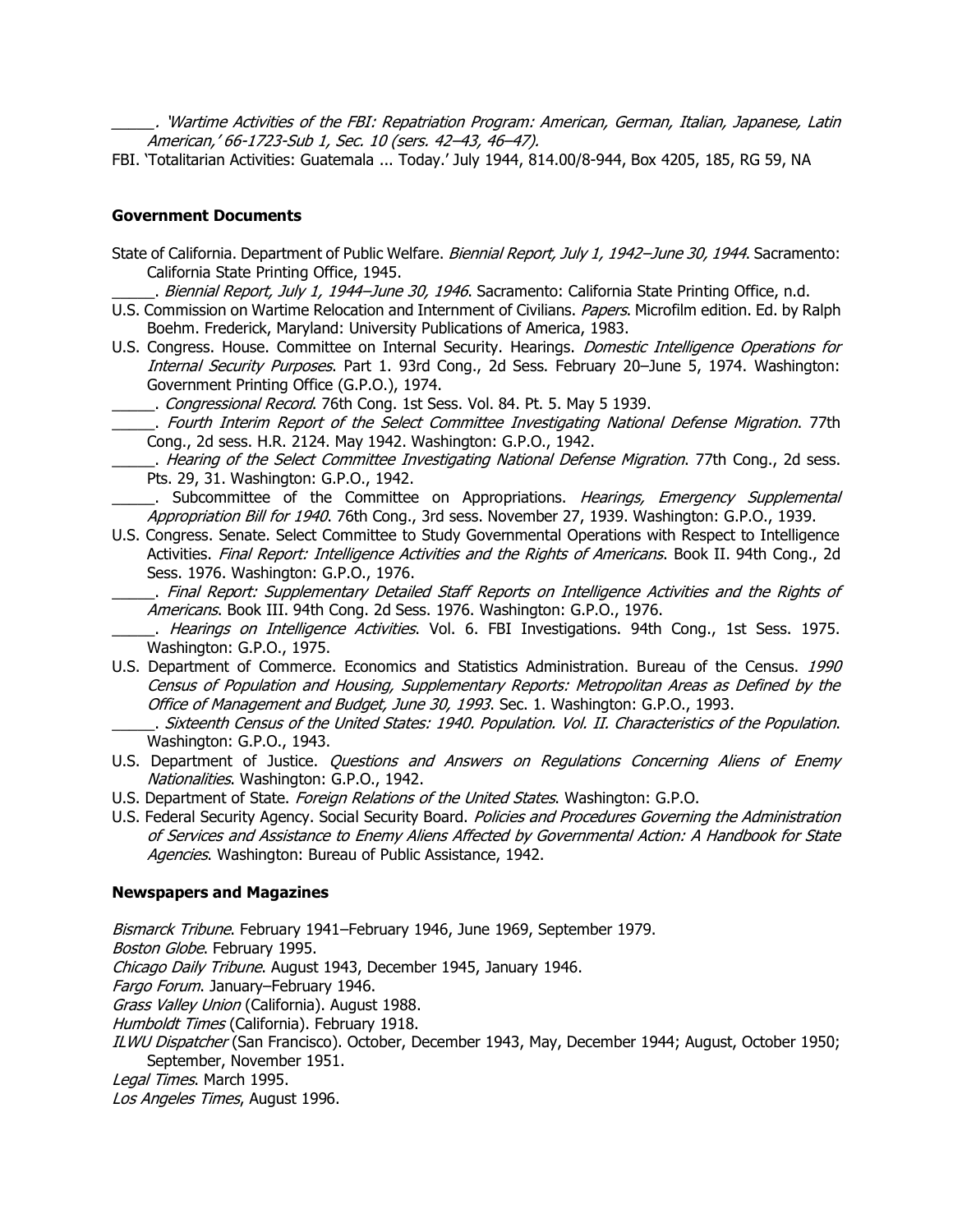Mandan Pioneer (North Dakota). February 1946, June 1969.

Monterey Peninsula Herald (California). February 1942.

- Morton County News (Mandan, North Dakota). February-April 1946.
- New York Times. December 1940; August 1975; October 1987; January 1990; October 1993; August 1995; April 1996; January, May, August 1998.
- San Francisco Chronicle. December 1941–March 1942; September 1963; January, March, October 1995; January, March, August–September 1998; January 1999.
- San Francisco Examiner. May 1993; December 1994; March 1995; January, November 1997; February 1998.

Time. July 1996.

# **Books**

- Anderson, Mark M. ed. Hitler's Exiles: Personal Stories of the Flight from Nazi Germany to America. New York: The New Press, 1998.
- Bayor, Ronald H. Neighbors in Conflict: The Irish, Germans, Jews, and Italians in New York City, 1929– 1941. Urbana: University of Illinois Press, 1988.
- Bell, Leland V. In Hitler's Shadow: The Anatomy of American Nazism. New York: Kennikat Press, 1973.
- Biddle, Francis. *In Brief Authority*. Westport, Connecticut: Greenwood Press, 1976; 1962.
- Block, Maxine. Ed. Current Biography: Who's News and Why, 1942. New York: 1942.
- Cable, John L. Loss of Citizenship, Denaturalization, the Alien in Wartime. Washington: National Law Book Co., 1943.
- Camp Forrest, Tullahoma, Tennessee, 1941–1946. Tullahoma, Tennessee: Chamber of Commerce, 1984.
- Canedy, Susan. America's Nazis, A Democratic Dilemma: A History of the German-American Bund. Menlo Park, California: Markgraf Publications Group, 1990.
- Carlson, John. Under Cover. New York: E.P. Dutton & Company, 1943.
- Carter, David J. Behind Canadian Barbed Wire: Alien, Refugee and Prisoner of War Camps in Canada, 1939– 1946. Calgary: Tumbleweed Press Ltd., 1980.
- Chappell, Connery. Island of Barbed Wire: Internment on the Isle of Man in World War Two. London: Robert Hale, 1984.
- Christgau, John. *'Enemies': World War II Internment*. Ames: Iowa State University Press, 1985.
- Cole, David. Enemy Aliens: Double Standards and Constitutional Freedoms in the War on Terrorism. New York: The New Press, 2003.
- \_\_\_\_\_, Wayne S. Roosevelt and the Isolationists, 1932–1945. Lincoln: University of Nebraska Press, 1983. De Jong, Louis. The German Fifth Column in the Second World War. 1956. New York: Howard Fertig, 1973.
- Donald, Heidi Gurcke, We Were Not the Enemy: Remembering the United States' Latin-American Civilian Internment Program of World War II. New York: iUniverse, Inc., 2006.
- Donner, Frank J. The Age of Surveillance: The Aims and Methods of America's Political Intelligence System. New York: Knopf, 1980.
- Duberman, Martin. Black Mountain: An Exploration in Community. New York: E.P. Dutton & Co., Inc., 1972.
- Duliani, Mario. The City Without Women: A Chronicle of Internment Life in Canada during the Second World War. Oakville, Ontario: Mosaic Press, 1993.
- Fox, Stephen. The Unknown Internment: An Oral History of the Relocation of Italian Americans during World War II. Boston: Twayne Publishers, 1990.
- Frazier, Ian. Family. New York: Farrar Straus Giroux, 1994.
- Friedman, Max Paul, Nazis and Good Neighbors: The American Campaign against the Germans of Latin America in World War II (Cambridge, UK, 2003).
- Gardiner, Harvey. Pawns in a Triangle of Hate: The Peruvian Japanese and the United States. Seattle: University of Washington Press, 1981.
- Gentry, Curt. J. Edgar Hoover: The Man and the Secrets. New York: Norton, 1991.
- Gillman, Peter, and Leni Gillman. Collar the Lot! How Britain Interned and Expelled Its Wartime Refugees. London: Quartet Books, 1980.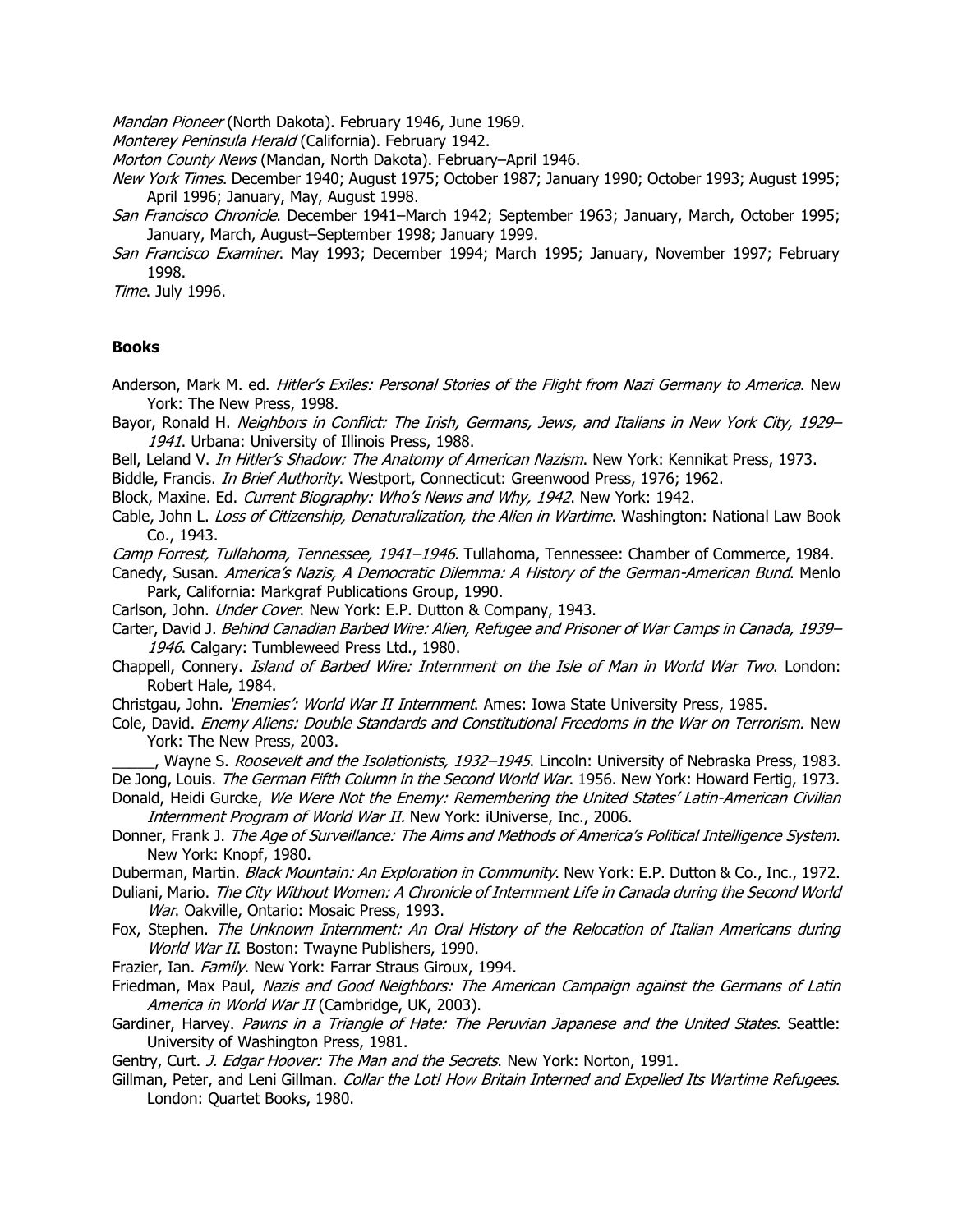Goldstein, Alvin H. The Unquiet Death of Julius & Ethel Rosenberg. New York: Journeymen Press, 1975.

- Goodwin, Doris Kearns. No Ordinary Time: Franklin and Eleanor Roosevelt: The Home Front in World War II. New York: Simon & Schuster, 1994.
- Harris, Mary Emma. The Arts at Black Mountain College. Cambridge: The MIT Press, c1987.
- Higham, Charles. American Swastika. Garden City, New Jersey: Doubleday & Co., 1985.

Holian, Timothy J. The German-Americans and World War II: An Ethnic Experience. New York: Peter Lang, 1996.

- Hull, Elizabeth. Without Justice for All: The Constitutional Rights of Aliens. Westport, Connecticut: Greenwood Press, 1985.
- International Red Cross Conference. Report of the International Committee of the Red Cross on Its Activities during the Second World War (September 1, 1939-June 30, 1947). I - General Activities. Geneva: International Red Cross Conference, 1948.
- Karst, Kenneth L. Belonging to America: Equal Citizenship and the Constitution. New Haven: Yale University Press, 1989.
- Kelly, Alfred H., and Winfred A. Harbison. The American Constitution: Its Origin and Development. New York: W.W. Norton and Co., Inc., 1970.
- Kochan, Miriam. Britain's Internees in the Second World War. London: The Macmillan Press Ltd., 1983.

Konvitz, Milton R. Civil Rights in Immigration. Ithaca: Cornell University Press, 1953.

- Krammer, Arnold. Undue Process: The Untold Story of America's German Alien Internees. Lanham, Maryland: Rowman & Littlefield, 1997.
- Krauter, Annieliese, From the Heart's Closet: A Young Girl's World War II Story. McCordsville, IN, The Schatzi Press, 2005.
- La Forte, Robert S., and Ronald E. Marcello. Eds. Building the Death Railway: The Ordeal of American POWs in Burma, 1942–1945. Wilmington, Delaware: Scholarly Resources, 1993.

Lania, Leo. The Darkest Hour: Adventures and Escapes. Boston: Houghton Mifflin Co., 1941.

- Lowman David D. MAGIC: The Untold Story of U.S. Intelligence and the Evacuation of Japanese Residents from the West Coast during World War II. Athena Press, Inc. 2000.
- Luebke, Frederick C. Bonds of Loyalty: German Americans and World War I. Dekalb: Northern Illinois University Press, 1974.

Lyons, Michael J. World War II: A Short History. 2d ed. Englewood Cliffs, New Jersey: Prentice Hall, 1994.

Mangione, Jerre. An Ethnic at Large: A Memoir of America in the Thirties and Forties. New York: G.P. Putnam's Sons, 1978.

Mason, Alpheus T. Harlan Fiske Stone: Pillar of the Law. New York: The Viking Press, 1956.

- Moore, John Hammond. The Faustball Tunnel: German POWs in America and Their Great Escape. New York: Random House, 1978.
- Moynihan, Daniel Patrick. Secrecy: The American Experience. New Haven: Yale University Press, 1998.
- Nash, Gary B., et al. The American People. II. Brief Edition. New York: Harper, Collins Publishers, 1992.
- Normano, J.F., and Antonello Gerbi. The Japanese in South America: An Introductory Survey with Special Reference to Peru. New York: Institute of Pacific Relations, 1943.
- Overy, Richard. Why the Allies Won. New York: W.W. Norton & Co., 1995.
- Pol, Heinz. Suicide of a Democracy. New York: Reynal & Hitchcock, 1940.
- Potter, Ursula Vogt, The Misplaced American: Based on the Memoirs of Elsie, Krl, Henry, Marta, Mina, Lisbeth, Armin and Ursula Vogt. Bloomington, IN, 1<sup>st</sup> Books, 2003.
- Powers, Richard Gid. Secrecy and Power: The Life of J. Edgar Hoover. New York: The Free Press, 1987.
- <sub>\_</sub>, Thomas. *Heisenberg's War: The Secret History of the German Bomb*. New York: Alfred A. Knopf, 1993.
- Riley, Karen L. Schools Behind Barbed Wire: The Untold Story of Wartime Internment and the Children of Arrested Enemy Aliens. Lanham, MD.: Rowman and Littlefield, 2002.
- Rippley, LaVern. The German-Americans. Boston: Twayne Publishers, 1976.
- Ross, Caroline, and Ken Lawrence. *J. Edgar Hoover's Detention Plan: The Politics of Repression in the* United States, 1939–1976. Jackson, Mississippi, 1978.
- Rubinstein, William D. The Myth of Rescue. London: Routledge, 1997.

Schrecker, Ellen. Many are the Crimes: McCarthyism in America. Boston: Little, Brown and Co., 1998.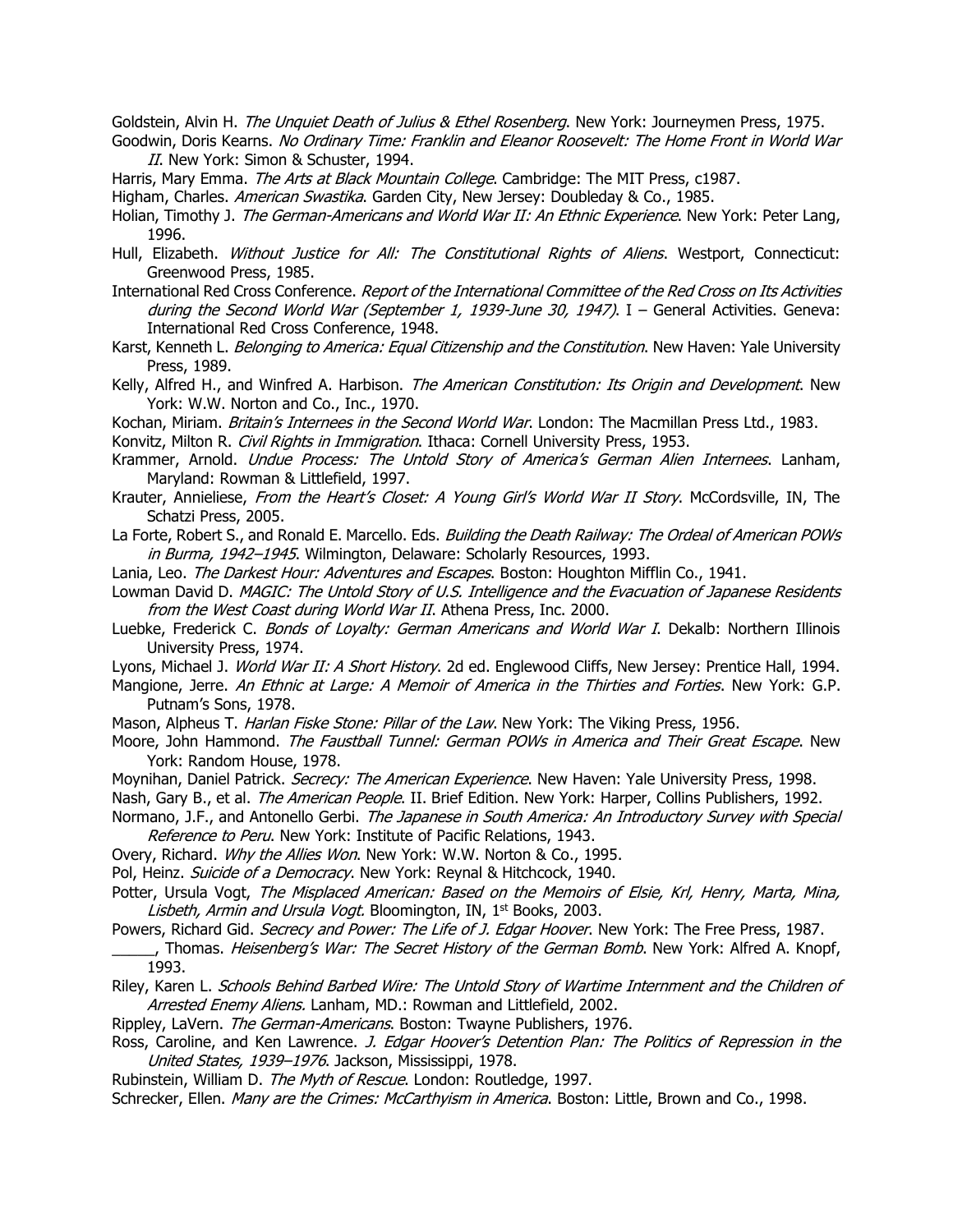Schubert, Glendon. Dispassionate Justice: A Synthesis of the Judicial Opinions of Robert H. Jackson. Indianapolis: The Bobbs-Merrill Co., Inc., 1969.

Smith, Bradley F. The Shadow Warriors: OSS and the Origins of the CIA New York: Basic Books, 1983.

\_\_\_\_\_, Geoffrey S. To Save a Nation: American Countersubversives, the New Deal, and the Coming of World War II. New York: Basic Books, 1973.

Solzhenitsyn, Alexander. The Gulag Archipelago, 1918–1956: An Experiment in Literary Investigation, I-II. London: Collins and Harvil Press, 1974.

Stember, Charles Herbert, et al. Jews in the Mind of America. New York: Basic Books, 1966.

Stent, Ronald. A Bespattered Page: The Internment of His Majesty's 'Most Loyal Enemy Aliens.' London: Andrew Deutsch, 1980.

Tateishi, John. And Justice for All: An Oral History of the Japanese-American Detention Camps. New York: Random House, 1984.

The German Reich and Americans of German Origin. New York: Oxford University Press, 1938.

Theoharis, Athan. From the Secret Files of J. Edgar Hoover. Chicago: Ivan R. Dee, 1991.

. Spying on Americans: Political Surveillance from Hoover to the Huston Plan. Philadelphia: Temple University Press, 1978.

. and John Stuart Cox. The Boss: J. Edgar Hoover and the Great American Inquisition. Philadelphia: Temple University Press, 1988.

Tolzmann, Don Heinrich, ed. German-Americans in the World Wars. Vol. 4. The World War II Experience. Jacobs, Arthur D., and Joseph E. Fallon, eds. Munich: K.G. Saur, 1995–96.

- Van Vleck, William C. The Administrative Control of Aliens: A Study in Administrative Law and Procedure. New York: Da Capo Press, 1932; 1971.
- Weglyn, Michi. Years of Infamy: The Untold Story of America's Concentration Camps. 1976. Seattle: University of Washington Press, 1996.

Whitehead, Don. The FBI Story: A Report to the People. New York: Random House, 1956.

Wyman, David S. Abandonment of the Jews: America and the Holocaust, 1941–1945. New York: Pantheon Books, 1984.

. Paper Walls: America and the Refugee Crisis, 1938–1941. New York: Pantheon Books, 1985.

# **Articles, Theses, and Media**

Anderson, Terry. 'Terry Anderson's Paper Prison.' San Francisco Examiner, May 9, 1993, 'This World,' 7, 13.

Angell, Norman. 'Refugees Can Be Assets.' The Nation 151 (September 21, 1940): 236-39.

Argus. 'Friendly Enemy Aliens.' Contemporary Review 159 (January 1941): 53-60.

Barbeau, Art. 'Civilian Internment in World War II.' Journal of the West Virginia Historical Association 11 (1987): 1–19.

Baron, Lawrence. 'Haven from the Holocaust.' New York History 44 (January 1983): 4–34.

- Berninger, Dieter. 'Milwaukee's German–American Community and the Nazi Challenge of the 1930's.' Wisconsin Magazine of History (Winter 1987-1988): 118-42.
- Biddle, Francis. 'Identification of Alien Enemies: Let Us Not Persecute These People.' Vital Speeches of the Day 8 (February 15, 1942): 279-80.
- Burletson, Louise. 'The State, Internment and Public Criticism in the Second World War.' In The Internment of Aliens in Twentieth Century Britain, eds. David Cesarani and Tony Kushner, 102-24. London: Frank Cass & Co. Ltd., 1993.
- Cotter, Cornelius P. 'Emergency Detention in Wartime: The British Experience.' Stanford Law Review 6 (March 1954): 238–286.

Croog, Charles F. 'FBI Political Surveillance, 1939–1941.' The Historian 54 (Spring 1992): 441–58.

- Dinnerstein, Leonard. 'Registering Aliens and Civilians in World War II.' American Historical Association: Pacific Coast Branch. 84th Annual Meeting. August 1991.
- Elliff, John T. 'The Scope and Basis of FBI Data Collection.' In *Investigating the FBI*, eds. Pat Watters and Stephen Gillers. Garden City, New Jersey: Doubleday & Co., Inc. 1973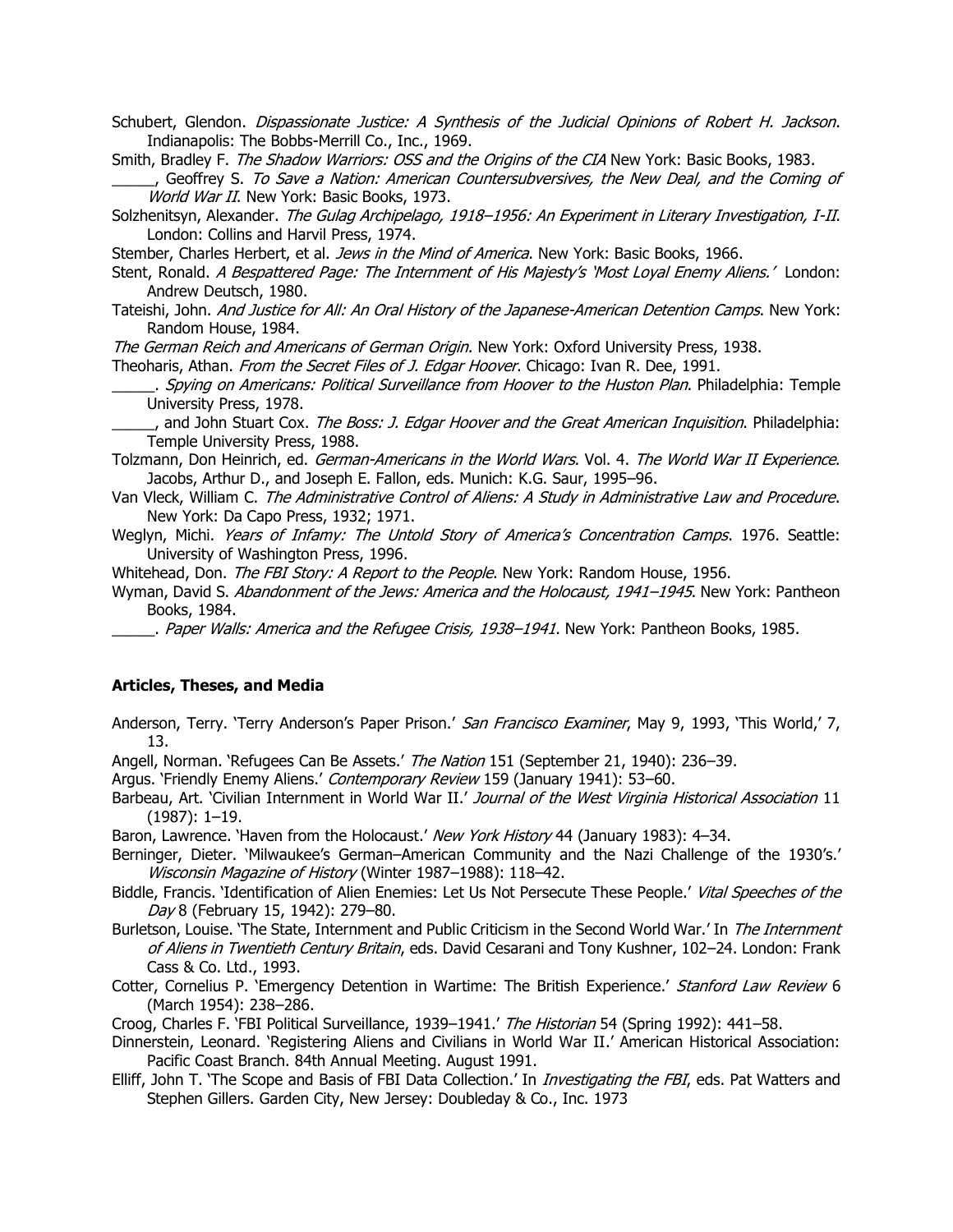- Emerson, Thomas I. 'The FBI as a Political Force.' In *Investigating the FBI*, eds. Pat Watters and Stephen Gillers. Garden City: Doubleday & Co., Inc. 1973.
- Ennis, Edward J. 'Government Control of Alien Enemies.' State Government 15 (May 1942, 99-100, 112-13.
- 'Exchange of German and American Nationals.' Department of State Bulletin (January 7, 1945): 44. . Department of State Bulletin (February 18, 1945): 252.
- Fiset, Louis, 'Medical Care for Interned Enemy Aliens: A Role for the U.S. Public Health Service in World War II.' American Journal of Public Health, 93/10, (October 2003): 1644-54.
- Fox, Stephen. 'The Deportation of Latin American Germans, 1941–1947: Fresh Legs for Mr. Monroe's Doctrine.' Yearbook of German-American Studies 32 (1997): 117-42.
- Fox, Stephen C. 'General John DeWitt and the Proposed Internment of German and Italian Aliens during World War II.' Pacific Historical Review 47 (November 1988): 407-38.
- Friedman, Max Paul. 'Private Memory, Public Records, and Contested Terrain: Weighing Oral Testimony in the Deportation of Germans from Latin America During World War II.' Oral History Review 27/1 (Winter/Spring 2000): 1–15.
- Gellately, Robert. 'The GESTAPO and German Society: Political Denunciation in the GESTAPO Case Files.' Journal of Modern History 60 (December 1988): 654-94.
- Goldstein, Robert Justin. 'An American Gulag? Summary Arrest and Emergency Detention of Political Dissidents in the United States.' Columbia Human Rights Law Review 10 (Fall 1978): 541-73.
	- . 'The FBI's Forty Year Plot.' Nation, July 1, 1978.

Gordon, John Steele. 'The Liederkranz Lament.' American Heritage, May/June 1992, 16-18.

- Gray, Wendy, and Robert Knight Barney. 'Devotion to Whom?: German–American Loyalty on the Issue of Participation in the 1936 Olympic Games.' Journal of Sport History 17 (Summer 1990): 214-31.
- Harrison, Earl G. 'Axis Aliens in an Emergency.' Survey Graphic 30 (September 1941): 465–68.
- Holmes, Colin. "British Justice at Work': Internment in the Second World War.' In Minorities in Wartime: National and Racial Groupings in Europe, North America and Australia during Two World Wars, ed. Panikos Panayi, 150–65. Oxford: Berg Publishers Ltd., 1993.
- Kempner, Robert M.W. 'The Enemy Alien Problem in the Present War.' The American Journal of International Law 34 (July 1940): 443-58.
- Keyserlingk, Robert. 'Agents Within the Gates: The Search for Nazi Subversives in Canada during World War II.' Canadian Historical Review 66 (June 1985): 211-39.
- \_\_\_\_\_. 'Allies or Subversives? The Canadian Government's Ambivalent Attitude towards German-Canadians in the Second World War.' In Minorities in Wartime: National and Racial Groupings in Europe, North America and Australia during Two World Wars, ed. Panikos Panayi, 239–60. Oxford: Berg Publishers Ltd., 1993.

\_\_\_\_\_. 'Breaking the Nazi Plot: Canadian Government Attitudes Towards German-Canadians, 1939–1945.' In On Guard for Thee: War, Ethnicity, and the Canadian State, 1939-1945, ed. Norman Hillmer, Bohan Kordan, and Lubomyr Luciuk, 53–69. Ottawa: Canadian Committee for the History of the Second World War, 1988.

King, Archibald. 'The Legality of Martial Law in Hawaii.' California Law Review 30 (September 1942): 599-633.

Koessler, Maximilian. 'Enemy Alien Internment: With Special Reference to Great Britain and France.' Political Science Quarterly 57 (March 1942): 98-127.

Krause, Kitry. 'Dangerous Enemy Alien.' (Chicago) Reader, September 3, 1993.

Kushner, Tony. 'Alien Internment in Britain during the Twentieth Century: An Introduction.' Immigrants and Minorities 11 (November 1992): 1-22.

. 'Clubland, Cricket Tests and Alien Internment, 1939–1940.' Immigrants and Minorities 11 (November 1992): 79–101.

- Lees, Lorraine M. 'National Security and Ethnicity: Contrasting Views during World War II.' Diplomatic History 11 (Spring 1987): 113–25.
- Liu, Eric. 'Asian or American? John Huang, Dual Loyalty, and the Myths of Dual Identity.' Slate, November 14, 1996.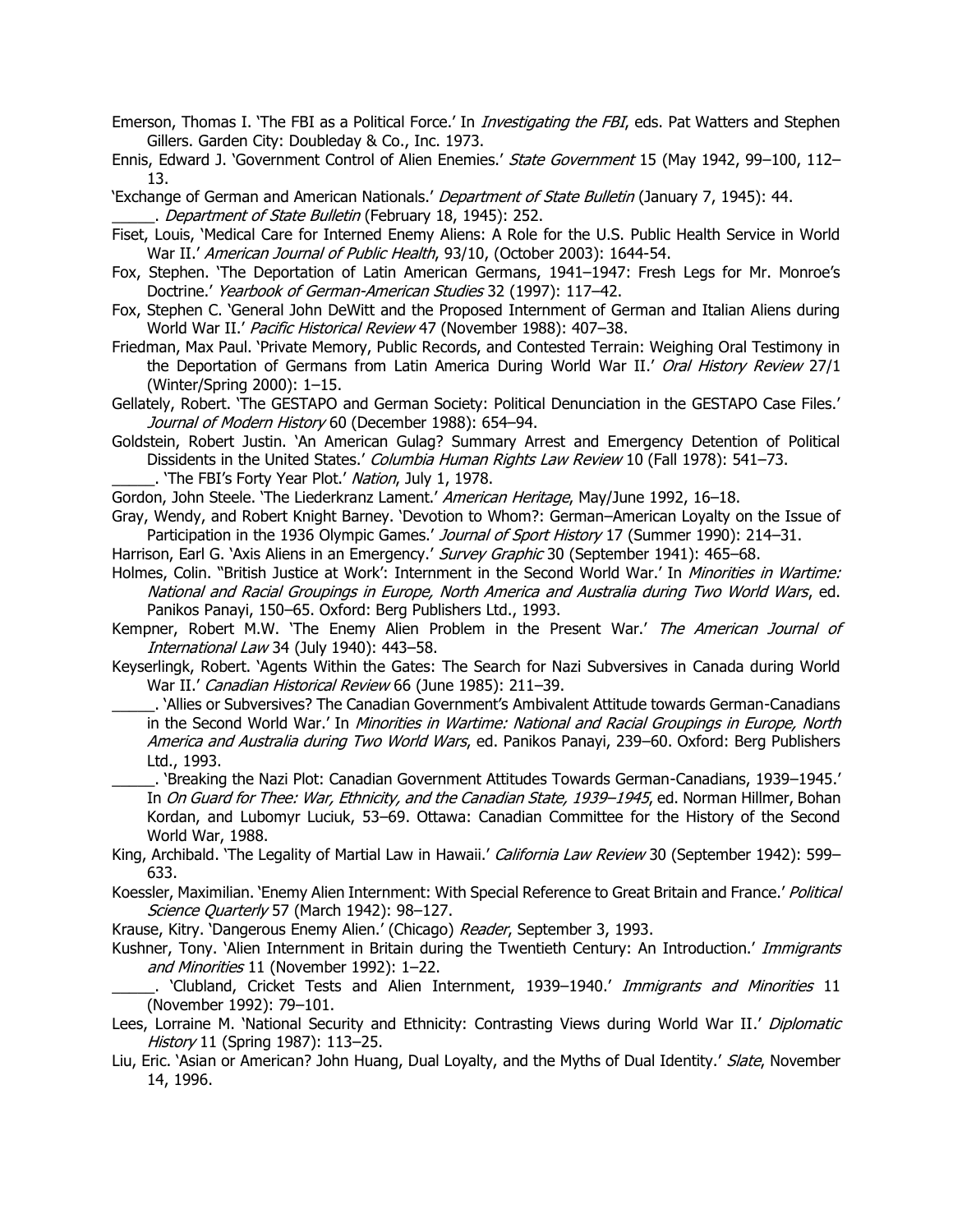Lowenstein, Sharon. 'A New Deal for Refugees: The Promise and Reality of Oswego.' American Jewish History 71 (March 1982): 325-41.

Mack, Thomas C. 'The Constitution and the Emergency Detention Act of 1950.' Buffalo Law Review 13 (Winter 1964): 477–91.

Merkin, Daphne. 'Sister Act.' The New Yorker, June 14, 1999.

Morrison, Susan, and Peter Knerr. 'Forgotten Internees.' Honolulu, November 1990, 77-81, 106-112.

Nagler, Jörg. 'Victims of the Home Front: Enemy Aliens in the United States during the First World War.' In Minorities in Wartime: National and Racial Groupings in Europe, North America and Australia during Two World Wars, ed. Panikos Panayi, 191–215. Oxford: Berg Publishers Ltd., 1993.

NBC News. Dateline. 'Roundup.' November 29, 1994.

'Notification by Germany Concerning Exchange of Sick and Wounded Prisoners of War.' Department of State Bulletin (April 22, 1945): 737.

O'Reilly, Kenneth. 'A New Deal for the FBI: The Roosevelt Administration, Crime Control and National Security.' Journal of American History 69 (December 1982): 638-58.

'Our Lawless G-Men.' The Nation, March 2, 1940, 296–97.

Panayi, Panikos. 'An Intolerant Act by an Intolerant Society: The Internment of Germans in Britain During the First World War.' Immigrants & Minorities 11 (November 1992): 53–75.

Powers, Thomas. 'The Black Arts.' New York Review of Books, February 4, 1999, 20–24.

Rehnquist, William H. 'When the Laws Were Silent.' American Heritage, October 1998, 77–89.

Reisch, Michael, and Janice Andrews. 'Uncovering a Silent Betrayal: Using Oral History to Explore the Impact of McCarthyism on the Profession of Social Work in the United States,' The Oral History Review 26 (Summer/Fall 1999): 87–106.

Riedel, Walter E. 'Exiled in Canada: Literary and Related Forms of Cultural Life in the Internment Camps.' Yearbook of German-American Studies 24 (1989): 73–88.

Robinson, Daniel. 'Planning for the 'Most Serious Contingency': Alien Internment, Arbitrary Detention, and the Canadian State, 1938–1939.' Journal of Canadian Studies 28 (Summer 1993): 5-20.

Rosen, Jeffrey. 'America in Thick and Thin: Exclusion, Discrimination, and the Making of Americans.' The New Republic, January 5, 12, 1998.

Rowe, James H. Jr. 'The Alien Enemy Program—So Far.' Common Ground 2 (Summer 1942): 19–24.

Schmitz, John Eric. 'Democracy Under Stress: The Internment of German-Americans in World War II.' PhD dissertation, North Carolina State University, 1993.

Sponza, Lucio. 'The British Government and the Internment of Italians.' Immigrants & Minorities 11 (1992): 125–44.

Steele, Richard W. 'The War on Intolerance: The Reformulation of American Nationalism, 1939–1941.' Journal of American Ethnic History, 9 (Fall 1989): 9-35.

Stoll, Peter Frederick. 'German-American 'Ethnicity' and 'Ego Identity.'' PhD dissertation, SUNY, Albany, 1984.

Strum, Harvey. 'Fort Ontario Refugee Shelter, 1944–1946.' American Jewish History 73 (June 1984): 398– 421.

. 'Jewish Internees in the American South, 1942–1945.' American Jewish Archives 42 (Fall/Winter 1990): 27–48.

Stuart, Graham H. 'Special War Problems Division.' Department of State Bulletin (July 2, 1944): 6–12.

\_\_\_. 'Special War Problems Division.' Department of State Bulletin (July 30, 1944): 115–25.

.. 'Special War Problems Division: Internees Section.' Department of State Bulletin (July 16, 1944): 63–74.

<sub>\_</sub>. 'Special War Problems Division: Representation of Foreign Interests.' Department of State Bulletin (August 6, 1944): 142–47.

The Editors of *Fortune*. 'Japanese–American Internment: 1944.' In *Reporting World War II: Part Two:* American Journalism, 1944–1946, 47-70. New York: The Library of America, 1995.

Theoharis, Athan. 'The FBI and the American Legion Contact Program, 1940–1966.' Political Science Quarterly 100 (Summer 1985): 271–86.

. 'The FBI's Stretching of Presidential Directives, 1936–1953.' Political Science Quarterly 91 (Winter 76/77): 649–72.